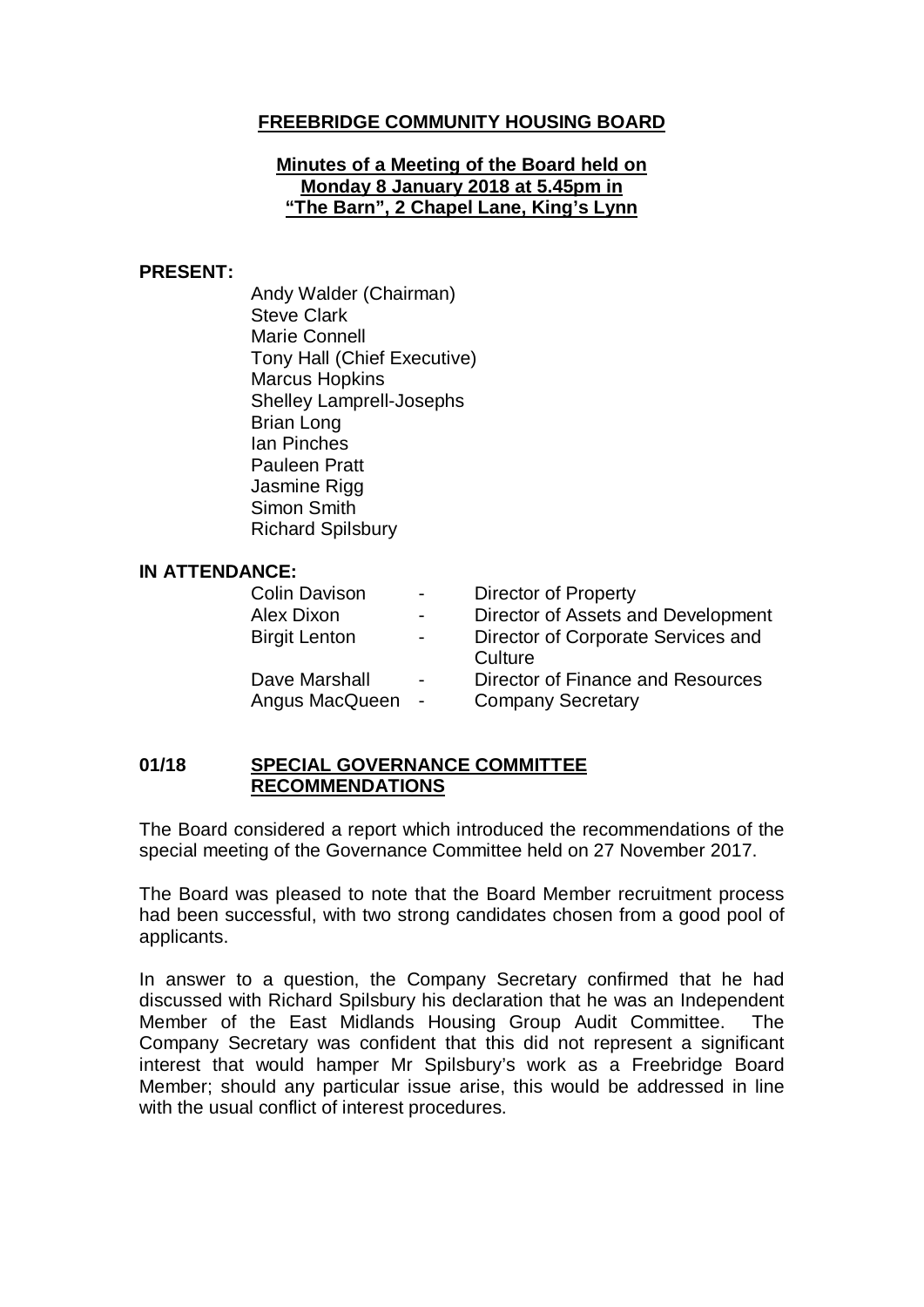# **RESOLVED:**

- 1) That Shelley Lamprell-Josephs be appointed as a Tenant Board Member with immediate effect, to fill an existing vacancy, and that it be recommended to the 2018 Annual General Meeting that Shelley Lamprell-Josephs be appointed as a Tenant Board Member for a threeyear term.
- 2) That Richard Spilsbury be appointed as a Co-opted Board Member, initially for a period of two years.

At this point, Shelley Lamprell-Josephs, Richard Spilsbury and Jasmine Rigg joined the meeting. The Chairman welcomed the two new Board Members.

## **02/18 APOLOGIES**

There were no apologies for absence.

### **03/18 MINUTES**

The minutes of the meeting held on 6 November 2017 were confirmed as a correct record and signed by the Chairman.

#### **04/18 MATTERS ARISING**

There were no matters arising.

### **05/18 ACTION SHEET**

The Board received the action sheet.

In answer to questions, the Chief Executive made the following points:

- The purchase of the North Lynn Discovery Centre was in progress.
- The lease of 29F St Edmundsbury Road was on target to be signed during January 2018.

[confidential wording]

The Board asked that the action around recouping losses from fraud (minute number 147/17 refers) be removed from the action sheet; this matter was with the Police and out of Freebridge's hands.

### **06/18 DECLARATIONS OF INTEREST**

Shelley Lamprell-Josephs and Richard Spilsbury declared interests in the item at minute number 01/18 – Special Governance Committee Recommendations – as they were candidates for appointment to the Board. Jasmine Rigg declared an interest in the same item, as she was a close friend of one of the candidates. They did not join the meeting until after the item.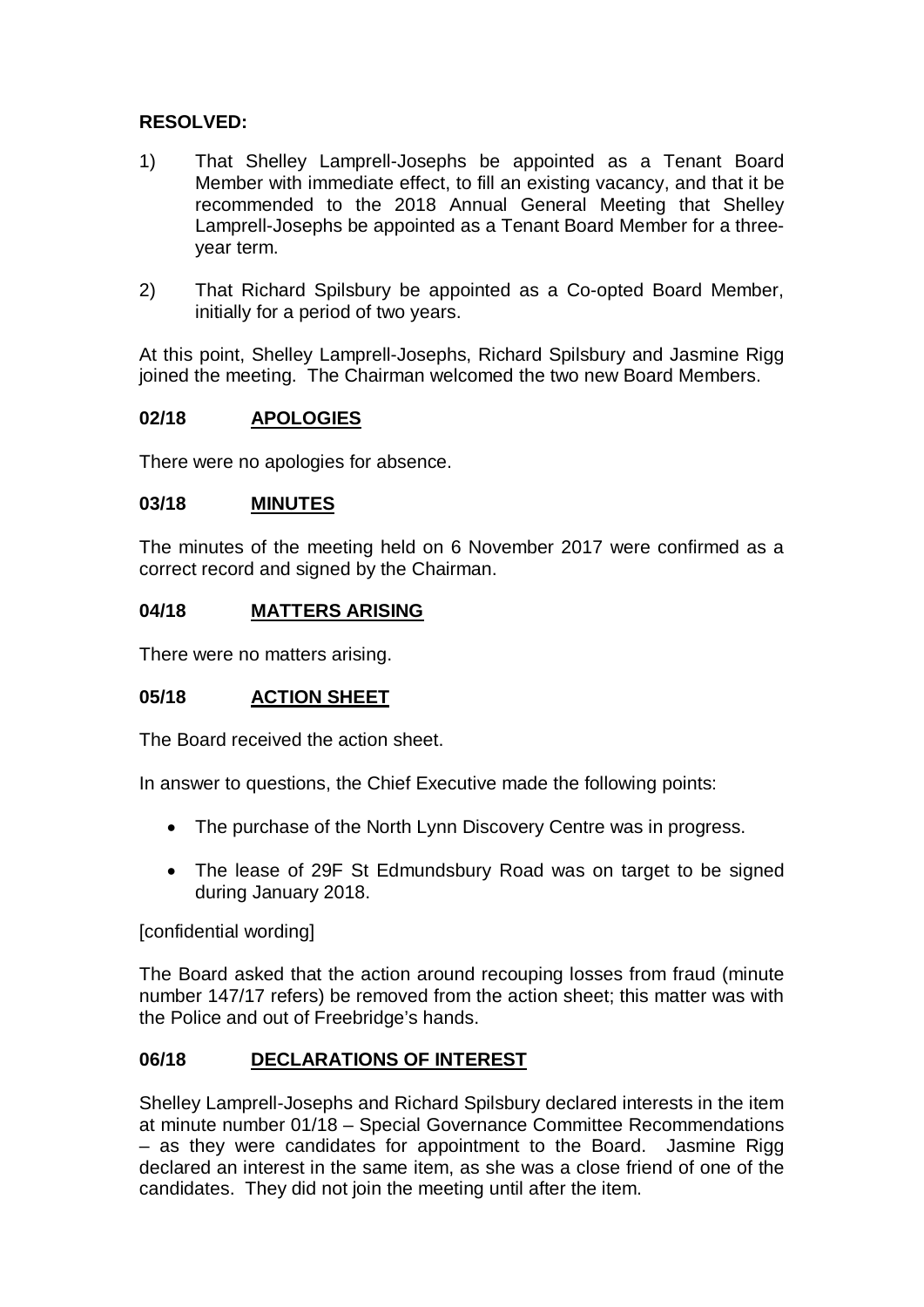# **07/18 CHAIRMAN'S UPDATE**

In addition to his usual weekly meetings with the Chief Executive, the Chairman described the following activities that he had undertaken since the last meeting:

- He had attended, along with the Chief Executive, a Strategic Liaison Forum meeting with the Borough Council.
- He had attended a Governors' meeting at the Queen Elizabeth Hospital.

# **08/18 MANAGEMENT TEAM UPDATE**

### **(a) Introduction**

A written update from the Management Team had been previously circulated and was noted by the Board.

The written update covered the following issues:

- Benchmarking Update
- Strategic Liaison Forum Meeting with the Borough Council
- Lean Process Review of the Repairs/Maintenance/Stores Process
- Employee Conference
- Hillington Square Phase 4
- Declaration of Interests
- Providence Street Income
- Board Strategy Day

Discussion took place on some topics, as set out below:

### **(b) Strategic Liaison Forum Meeting with the Borough Council**

The Chief Executive said that the meeting had been positive, with both Freebridge and the Borough Council keen to work together for the good of West Norfolk. He would shortly be meeting with his counterpart at the Borough Council to make further progress.

### **(c) Hillington Square – Phase 4**

[confidential wording]

### **(d) "Love West Norfolk" Campaign**

Although not included in the written update, the Chief Executive made reference to the "Love West Norfolk" campaign. This had been launched recently and was a good example of partnership working among local agencies. About 30 people had attended the launch event, including the two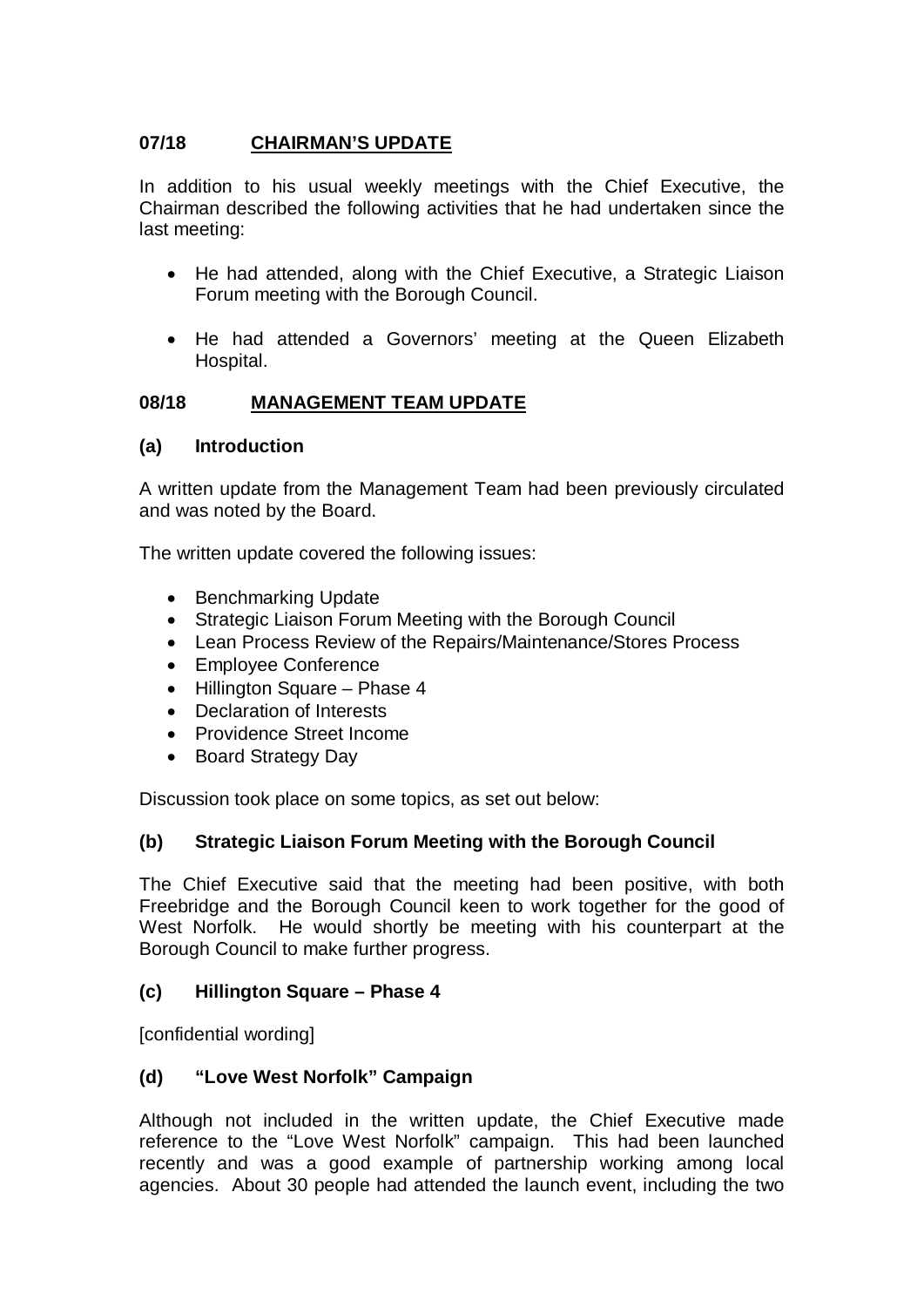local Members of Parliament, and positive media coverage had been achieved. The campaign was aimed at encouraging people and businesses to relocate to the area. It had grown out of Freebridge's placeshaping work at Hillington Square.

## **09/18 ANNUAL INCOME REPORT 2018/19**

Confidential item

## **10/18 POLICY AND PROCEDURE FRAMEWORK REVIEW: UPDATE**

The Director of Finance and Resources presented a report which provided an update on the progress of the Policy and Procedure Framework review, including further amendments to the Board's Policy Handbook following new legislative requirements, additional review and consultation across the business.

The Director of Finance and Resources highlighted that it was the Board's responsibility to consider and approve the Policy Handbook, whilst the Policy and Procedure Handbook was the responsibility of the Management Team. The Policy and Procedure Handbook had been shared with the Board on this occasion for information, so that the Board could observe the line of sight within the organisation from policy to procedure.

In answer to a question, the Director of Finance and Resources said that it would not be advisable to delegate to the Management Team changes in policy resulting from legislation. This was because, although on such occasions changes to policy were mandatory, the Board still needed to be satisfied that the Management Team's interpretation of the legislation was correct.

In response to a question, the Company Secretary explained that it would not be appropriate under the Rules to delegate the approval of policy to a committee.

The Board acknowledged that the new Policy Framework represented a considerable reduction in the Board's workload from the previous system.

### **RESOLVED:**

- 1) That the revised Policy Handbook be approved.
- 2) That current progress in respect of the Policy and Procedural roll-out of guidance across the business be noted.

# **11/18 WHAT DOES GOOD RISK MANAGEMENT LOOK LIKE?**

The Board considered a report which sought to promote the further development of meaningful risk management activity in Freebridge's business operations and activities.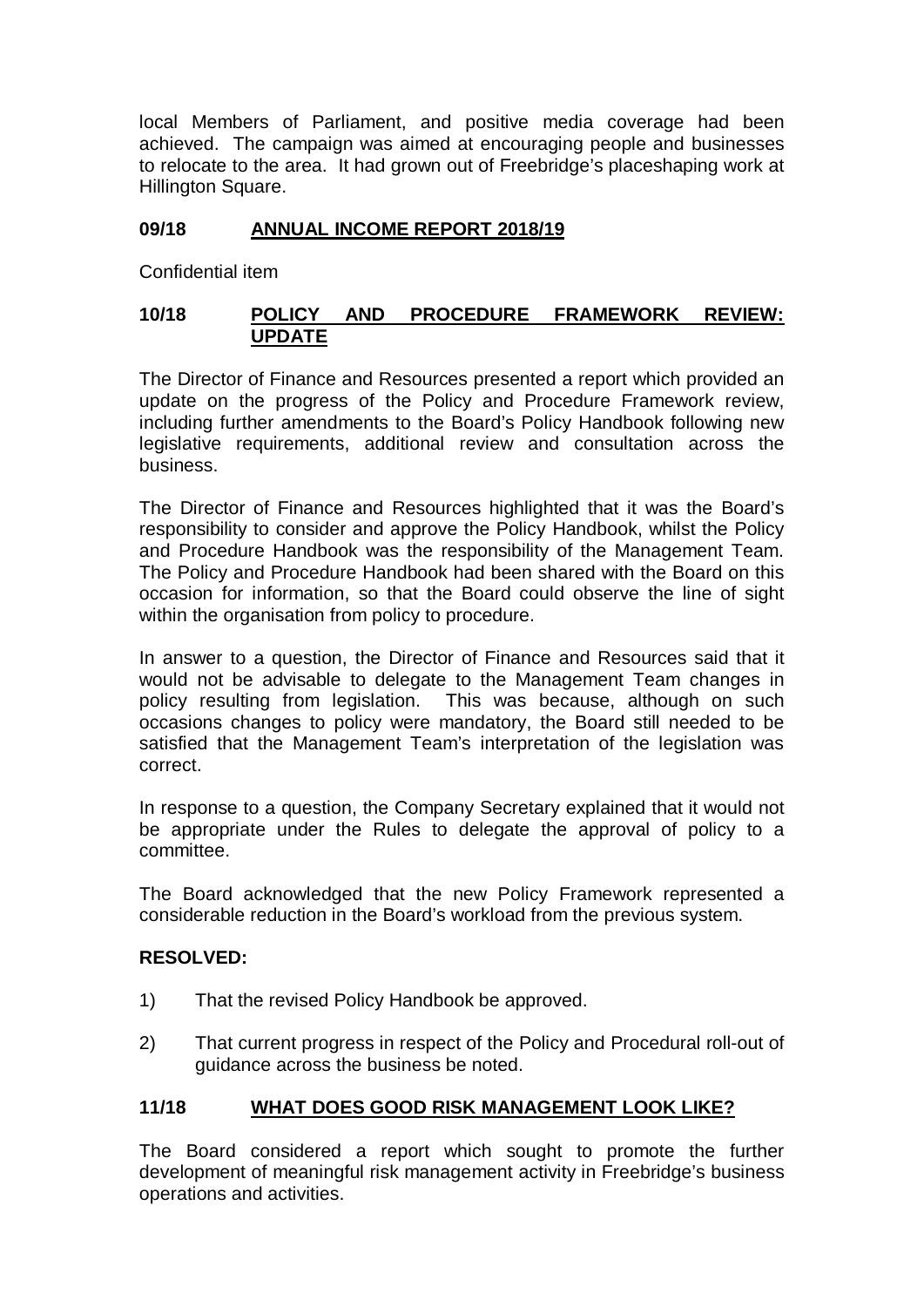The Board expressed the desire to be more involved in the shaping of the risk management framework going forward, in order to improve accessibility. It was, therefore, felt that the proposal presented in the report should involve a working session incorporating both Executive and Non-Executive to capture their input. Members requested that the session take place as soon as possible so as not to slow down the process.

# **RESOLVED:**

- 1) That an Executive/Non-Executive Task and Finish Group be established to consider the management and governance of risk and to prepare a "Time to Think" session on this topic to be held alongside the Board meeting on 5 February 2018.
- 2) That the Task and Finish Group consist of Tony Hall, Dave Marshall, Ian Pinches and Pauleen Pratt.

## **12/18 ANNUAL REVIEW OF BOARD AND TENANT PANEL DECLARATIONS OF INTEREST**

The Board considered a report which set out the annual Board and Tenant Panel declarations of interest, and which reviewed Freebridge's dealings with certain companies and organisations in light of the declarations.

[confidential wording]

### **RESOLVED:**

- 1) That the schedule of Board Member declarations of interest attached at Appendix 2 to the report be noted.
- 2) That the schedule of Board Member declarations of interest attached at Appendix 3 to the report be made available for public inspection on request.
- 3) That the declarations of interest made by Tenant Panel Members be noted.

#### **13/18 ANNUAL REVIEW OF EMPLOYEE DECLARATIONS OF INTEREST**

Confidential item

### **14/18 TENANT PROFILING ANNUAL UPDATE**

The Chief Executive presented a report which provided an update on the latest tenant profiling data.

The Board noted the report.